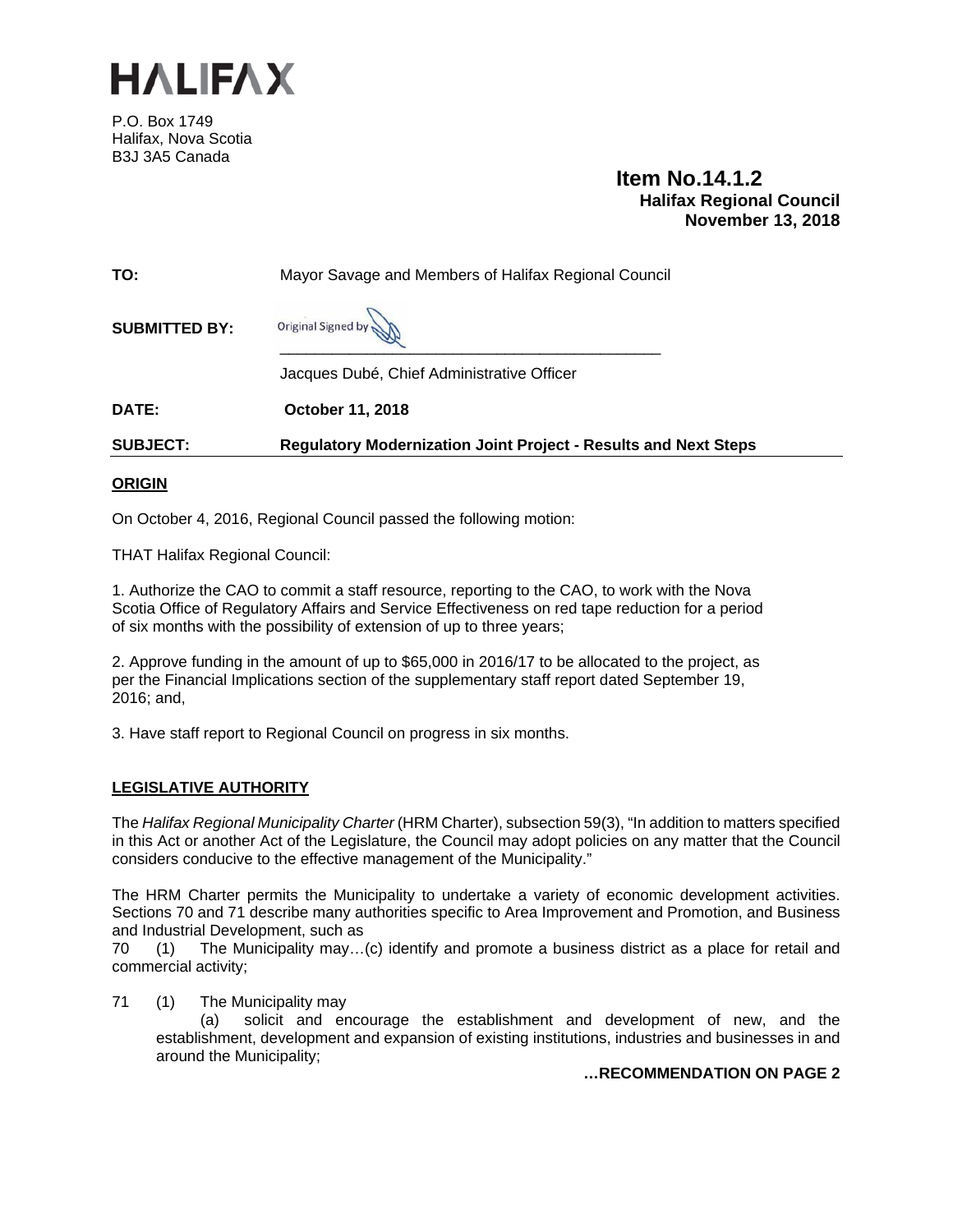(b) publicize the advantages of the Municipality or any part of the Municipality and the surrounding areas as a location for the establishment and expansion of institutions, industries and businesses;

79 (1)The Council may expend money required by the Municipality for

 (m) promotion and attraction of institutions, industries and businesses, the stabilization and expansion of employment opportunities and the economic development of the Municipality;

 (ap) industrial parks, incubator malls and land and other facilities for the encouragement of economic development;

HRM Charter, subsections 34 (1), (3):

(1) The Chief Administrative Officer is the head of the administrative branch of the government of the Municipality and is responsible to the Council for the proper administration of the affairs of the Municipality in accordance with the by-laws of the Municipality and the policies adopted by the Council.

The Council shall provide direction of the administration, plans, policies and programs of the Municipality to the Chief Administrative Officer.

### **RECOMMENDATION**

It is recommended that Regional Council extend the Regulatory Modernization Joint Project collaboration with the Province of Nova Scotia and Business Advisory Panel for a period of two (2) years, to December 31st, 2020.

### **BACKGROUND**

Halifax is reducing red tape to advance Council's priority outcomes to grow the economy and improve service delivery. This will make it easier to do business here, a key objective of the *Halifax Economic Growth Plan 2016-21* (HEGP). Red tape is a form of regulatory burden as it creates undue costs and loss of productivity for business. It also impacts regulatory performance and policy outcomes for all orders of government. While regulation is critical in addressing economic, social and environmental values for societies, outdated, over-reaching, and overly complex regulation places a measurable burden on government, business, and the entire community.

In October 2016, the Halifax Regional Municipality (HRM) partnered with the Province of Nova Scotia (PNS), through the Office of Regulatory Affairs and Service Effectiveness on the "Trial Arrangement for Joint Action to Reduce Regulatory Burden and Red Tape for Business" (the Joint Project Regulatory Modernization). A Memorandum of Understanding (MOU) was signed between the two parties to accomplish objectives to remove unnecessary regulatory burden for businesses in Halifax. An Advisory Panel made up of HRM, PNS and business organizations provides joint oversight for the Project and insight into key issues of regulatory burden for business.

The Joint Project objectives contained in the MOU were shaped by the Province's regulatory modernization initiative enabled under the 2014 Red Tape Reduction Act. They are:

- 1. Development and adoption by HRM of guiding principles of regulation based on the Atlantic Premier's Charter of Governing Principles, and adapted for Municipal use;
- 2. Identification of at least three areas of priority for change in municipal regulation to reduce regulatory burden, together with a plan for addressing each area, with a view to full implementation prior to the end of the Joint Project; and,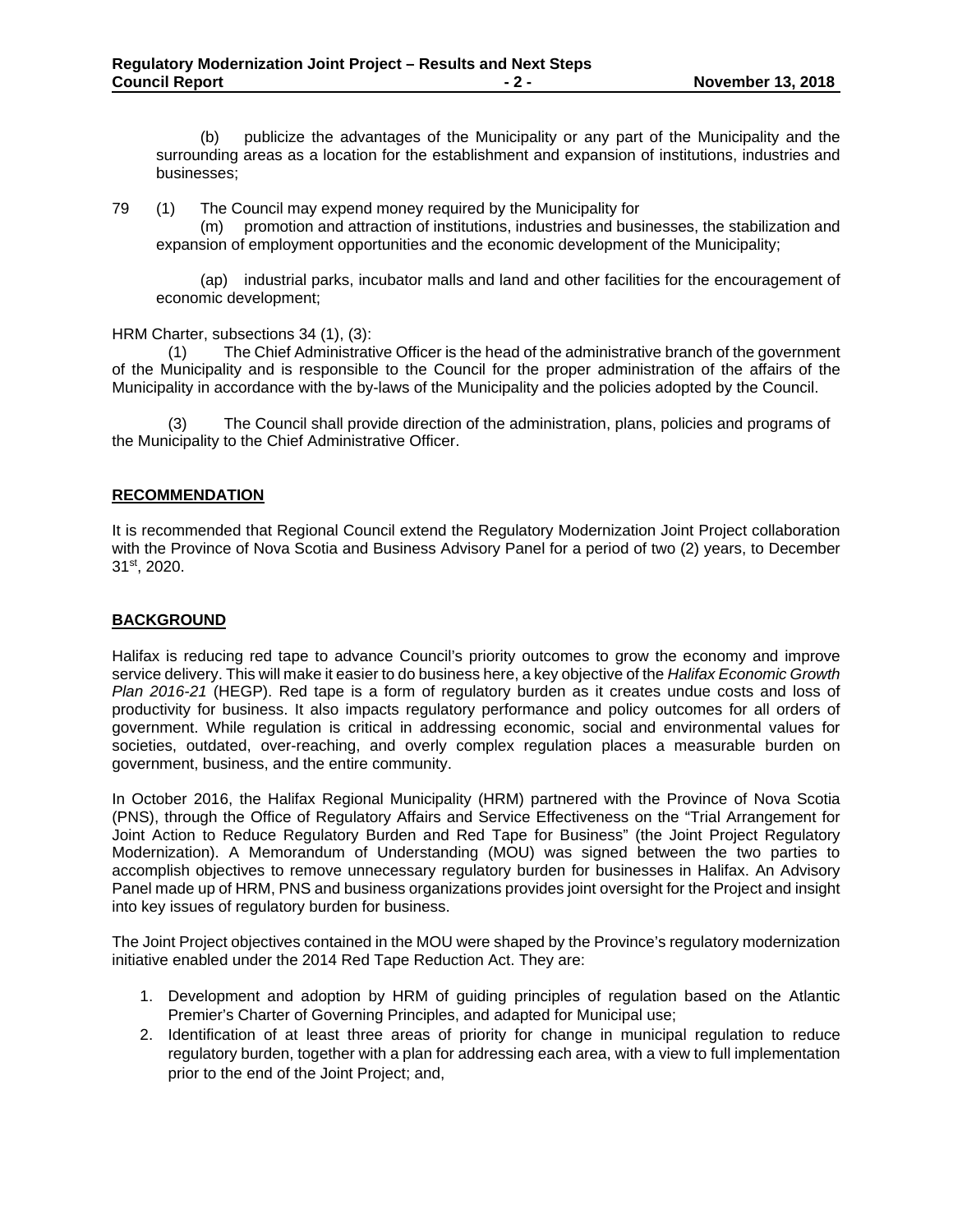3. Trial and adoption of a customer service strategy for business that includes elements of the business service plan developed for Nova Scotia by the Office of Regulatory Affairs and Service Effectiveness;

A 9-month red tape reduction action plan was developed by the Advisory Panel in collaboration with HRM and PNS staff in the Fall of 2017. The Action Plan was communicated to Council and the public in March 2018 and is accessible online at: https://www.halifax.ca/business/doing-business-halifax/reducing-red-tape Implementation is through a collaborative multi-business unit team of HRM staff and managers.

### **DISCUSSION**

 $\overline{a}$ 

Regulation is an important tool for achieving public policy outcomes and managing issues of importance in the best interests of the public. Regulatory modernization is focussed on building more effective regulation that achieves its purpose with minimal impact and cost. Effective regulation comes from careful problem assessment, streamlining and simplifying rules and processes, good customer service, and performance measurement. Alternatively, regulatory burden comes from unnecessary and outdated administrative steps, rules, and decision-making processes that delay approval times and make compliance costly and difficult.

### **Status of the Joint Project Action Plan**

The Advisory Panel and partners agreed to a September 2018 timeline to complete the Project objectives.1 As of mid-October the action plan is 90% complete (see Attachment 1 for a summary of the key actions). The Project has focussed on making improvements to three types of regulatory burden. They and their related activities are outlined below.

1. Rules and regulations – reducing or eliminating regulatory requirements that are duplicative, ineffective in addressing their objectives, or excessive in terms of compliance time and cost.

Actions include: adoption of a *Charter of Governing Principles for Regulation Administrative Order* (AO),https://www.halifax.ca/sites/default/files/documents/city-hall/regional-Council/171212rc1421.pdf, development of regulatory and business impact assessment tools that help administrators consider the outcomes and costs of proposed regulation, and potential by-law amendments to streamline temporary sign licensing and noise exemption approvals for recurring events.

2. Procedures and systems - reducing, simplifying, and streamlining administrative processes to make it easier for businesses to comply with regulation and reduce turn-around times for permits or licenses.

Actions Include: a streamlined sidewalk café license application for café renewals, new performance measurement reports to monitor processing times against service targets for sign permits, sidewalk café licenses and temporary sign licenses, and a review of the feasibility of an annual permit for sign contractors to occupy the ROW to conduct routine maintenance for onpremises signs.

<sup>1</sup> The MOU specifies October 2017 as the completion of the Trial Arrangement Joint Project however, delays in hiring a staff lead required an extension to end of September 2018.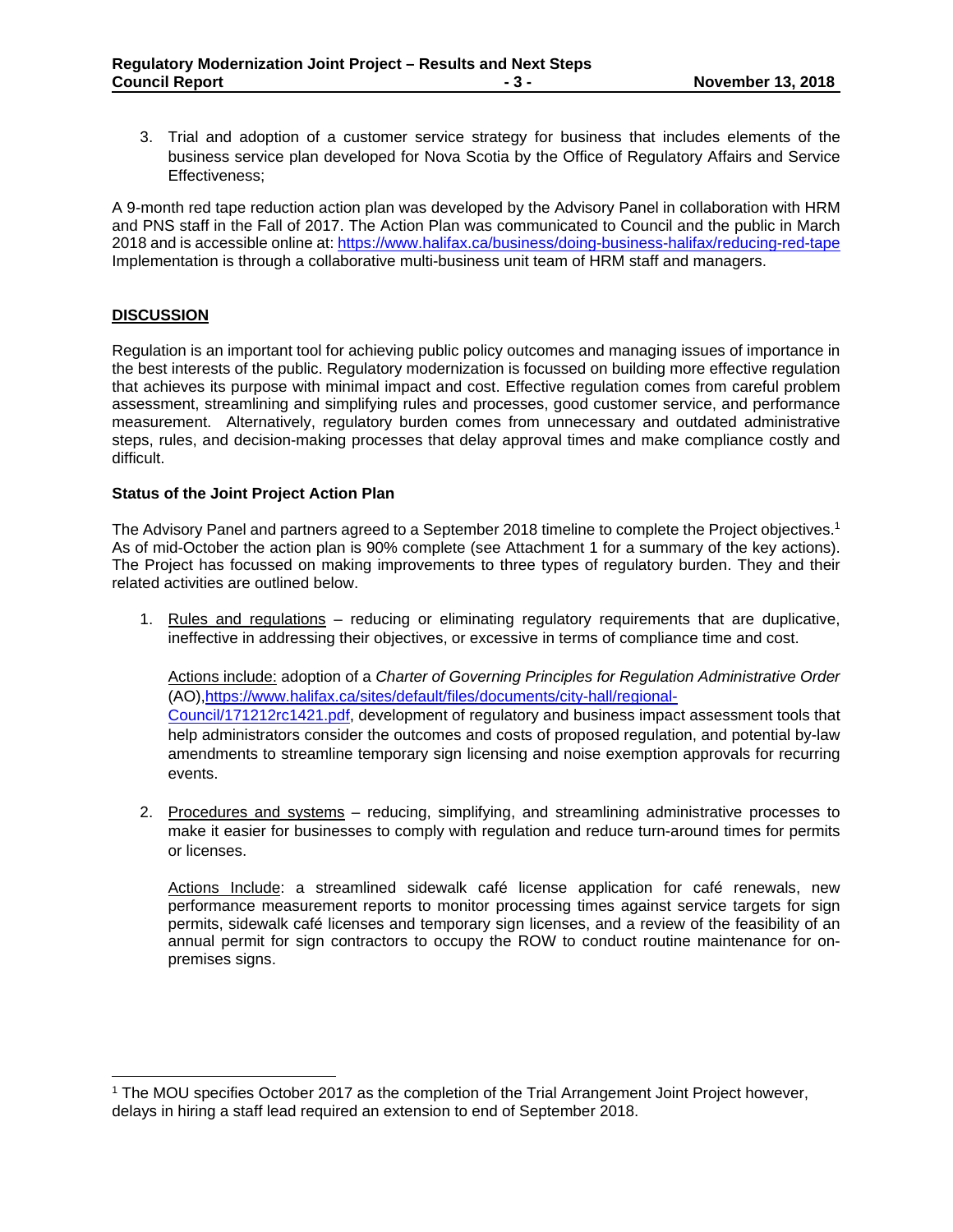3. Communication and information exchange – Improving customer service such as communicating regulation in easier to understand formats, making information more accessible, simplifying forms, and taking other measures to improve customer service satisfaction

Actions Include: customer service support for the Provincial Navigator Program call centre (to help businesses understand regulatory requirements), new communication materials and web-site information to help businesses navigate sign regulation, and new flow charts highlighting the process and expected timelines for five types of planning applications.

The actions not completed will continue to be advanced through HRM's Regulatory Modernization initiative and business unit deliverables under the 2018/19 business plan

### **Integration with HRM's Continuous Improvement and Strategic Efforts**

Red tape reduction and regulatory modernization is not just a one-time project; it's a process of continually measuring and improving regulatory performance, and business procedures and systems. The Joint Project emphasizes the needs of the business customer and provides a stronger business lens to HRM's ongoing performance excellence and continuous improvement efforts being advanced through all business units.

### **Proposed Project Extension**

The Joint Project has proven to be a successful collaboration with mutual benefits including:

- Sharing business insights to focus red-tape reduction efforts in the areas that will have the greatest positive impact on business and public service delivery;
- Reducing the risk of duplicating regulatory modernization efforts or spending public resources in areas that would have low-value; and,
- Collaborating around shared outcomes across government and business sectors with joint performance measures to raise business confidence in the Halifax region.

The Joint Project is also helping to advance the Province's objective to remove regulatory barriers for business across regional boundaries "through improved, more aligned and less regulation" for stronger economic growth.<sup>2</sup> The PNS-HRM collaboration to reduce regulatory burden for business is an innovative model and the first of it's kind in Canada.

The Province and HRM have recently met to discuss next steps for the joint-project. Both agree that there is benefit in moving forward with the next phase of the project and realize that there is benefit in working together for a two year term. A two-year timeframe for the next Phase of the Joint Project will help imbed the principles of regulatory modernization into the administrative culture of HRM and enable innovative solutions for improving regulatory performance. It will also allow time to develop a sound performance measurement framework and collect useful data to measure progress in reducing regulatory burden.

A key focus for HRM's regulatory modernization initiative is to operationalize the *Charter of Governing Principles for Regulation* (Charter of Principles) to understand the impacts and costs of proposed regulation (or alternative tools) before decisions are made. Two primary tools have been developed:

- A Regulatory Impact Assessment (RIA) Screening tool (Attachment 2), *the qualitative policy analysis component*. It provides a simple check-list of questions aligned with the Charter Principles

<sup>&</sup>lt;sup>2</sup> The Office of Regulatory Affairs and Service Effectiveness 2017/18 ANNUAL REPORT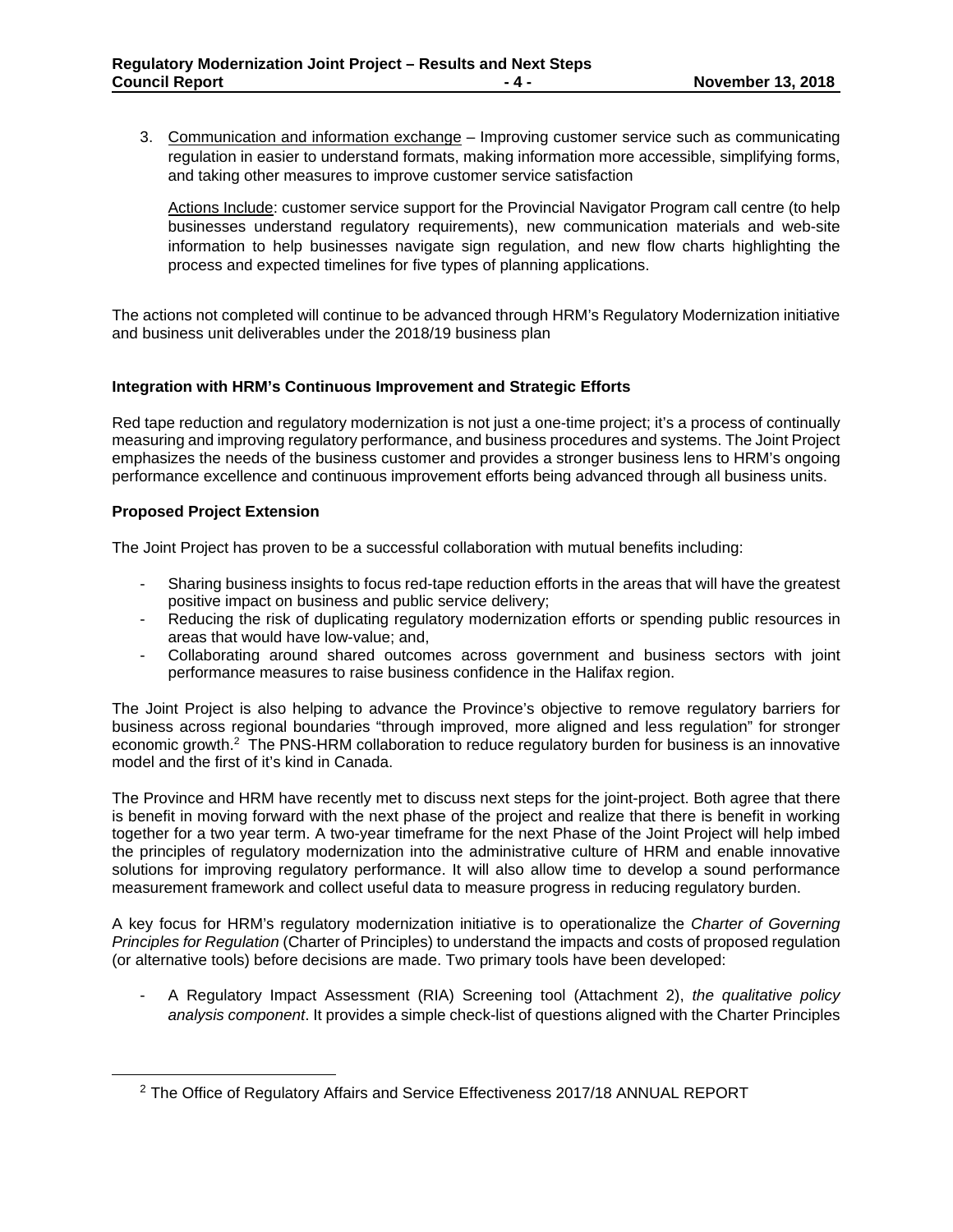to help assess the policy rationale and cost-benefits of proposed regulation early in the decisionmaking process

- A Business Impact Assessment (BIA) tool (Attachment 3), *the quantitative costing component*. It estimates the dollar impacts (costs or savings) of regulatory proposals including fees, time spent, one-time expenditures and ongoing costs for businesses to comply with regulation.

The Province and HRM have agreed to jointly share resources and focus on the following initiatives over the next two years.

- 1. Identification of a stretch goal for HRM that can be showcased by both PNS and HRM. PNS will work with HRM in researching baseline data to see where it is that HRM can become best in class in Canada for an identified service that customers see as a barrier to doing business. Ideally any changes made in HRM would be able to be adopted by others.
- 2. We will also look at means to streamline the inspection process, starting with customer service training for both PNS and HRM inspectors. The longer-term goal would be to explore opportunities for a joint inspection program.
- 3. Customizing the Business Impact Assessment Tool (BIA) for HRM's use for evaluating the internal cost of regulation. The Province has offered to provide training on the use of the tool for Finance and Asset Management staff, this will assist with the early adoption of the tool among staff in HRM.
- 4. The original advisory committee has been very helpful in directing the work in the first phase of the joint partnership. Now that we are moving into the next phase of the partnership expanding the membership of the Advisory Committee so it is more inclusive and representative of our community will ensure that we are addressing the concerns of a number of stakeholders.
- 5. Establishing a working group with PNS and HRM staff will be a catalyst for having regulatory modernization become part of the daily conversation in our organization.
- 6. Provincial support in the provision of secretariat support to the Committee.

### **Next Steps**

With Council's extension of the Joint Project staff would continue to work with the Province and business Advisory Panel to develop objectives and priorities for a two-year action-plan. At a high level staff would see the next steps working with the Advisory Committee inclusive of the following:

- Wrap-up of the Trial Arrangement MOU Nov. 2018
- Setting next phase objectives and measurable outcomes Nov./Dec.
- Priority-setting, detailed actions, and work-planning Jan./Feb. 2019
- Performance measurement framework (metrics, baseline data, and reporting) Jan./Feb
- Launch implementation of Phase II work-plan Feb./March

A Joint HRM/PNS bi-annual reporting schedule would keep Council informed of progress and any potential project risks. Joint reporting could also help foster a strong partnership with mutual outcomes and performance measurement, in collaboration with the business community.

### **FINANCIAL IMPLICATIONS**

A two-year extension of the Joint Project would be supported by a staff resource already leading the project under Corporate and Customer Services. There is capacity under the current 2018/19 Budget to fund the position till March 31, 2019. The position will need to be considered as a Corporate Cost for the next Budget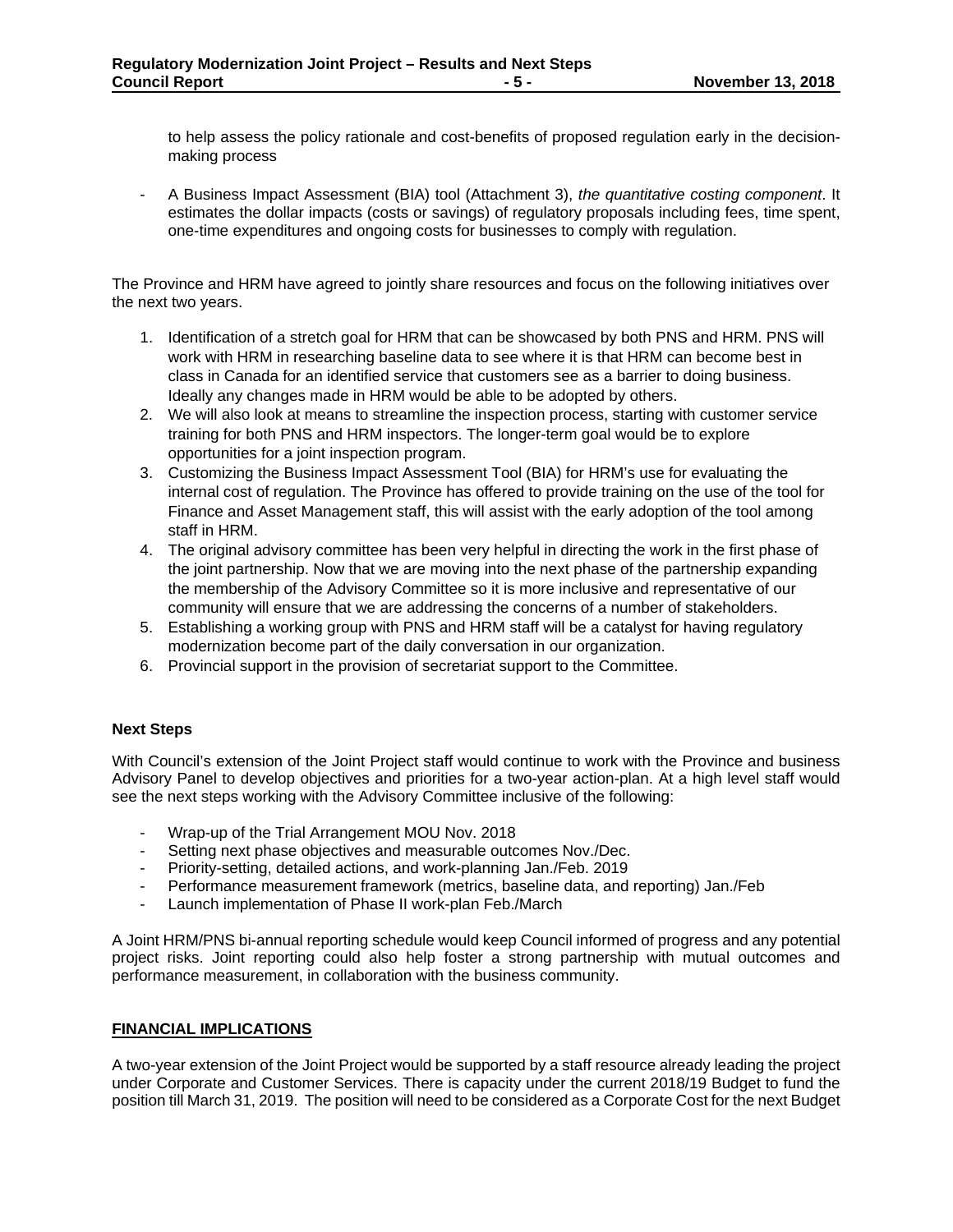cycle for 2019/20 and 2020/21. The Project action plan would be developed with participating Business Units and prioritized using criteria that considers operational capacity and cost-benefits for HRM. Priorities will be aligned where possible with existing business plan priority deliverables. Staff resources to advance project actions will be required by business units who manage the affected processes and programs within existing operating budgets. Any unanticipated financial implications associated with prioritized actions would be outlined in a future report to Council.

### **RISK CONSIDERATION**

There are some moderate risks to the recommendation in this report which are associated with operational capacity within business units and corporate priority-level of the Project. These risks are manageable and have been lowered since the beginning of the Joint Project pilot. Risks will continue to be lowered through ongoing cross-functional collaboration, corporate priority, and integrated business planning. In addition to the risk considerations below, other implications of approving the proposed recommendation are contained in the discussion section of this report.

| Recommendation: Extend the Joint Project for two years and commit a staff resource to lead the Project<br>coordination as outlined in the Recommendation on page 2 of this report) |                       |                |                                       |                                                                                                                                                                                                                                                                                                                                                                                                                                          |
|------------------------------------------------------------------------------------------------------------------------------------------------------------------------------------|-----------------------|----------------|---------------------------------------|------------------------------------------------------------------------------------------------------------------------------------------------------------------------------------------------------------------------------------------------------------------------------------------------------------------------------------------------------------------------------------------------------------------------------------------|
| <b>Risk</b>                                                                                                                                                                        | Likelihood<br>$(1-5)$ | Impact $(1-5)$ | <b>Risk Level</b><br>(L, M, H,<br>VH) | Mitigation                                                                                                                                                                                                                                                                                                                                                                                                                               |
| Business units may not have<br>operational capacity to deliver<br>on the project deliverables<br>within expected timelines                                                         | $\overline{2}$        | 3              | M                                     | Continued corporate<br>$\bullet$<br>sponsorship of the Joint<br>Project and Regulatory<br><b>Modernization efforts</b><br>Reporting on regulatory<br>$\bullet$<br>burden reduction to show<br>measurable progress<br>A joint business unit<br>work-plan for advancing<br>Project actions<br>Business planning<br>coordination for 2019/20<br>to identify mutual<br>priorities and business<br>unit champions for<br>specific initiatives |
| Businesses may not see<br>enough results or fast enough<br>progress                                                                                                                | $\overline{2}$        | 3              | M                                     | A communication strategy<br>$\bullet$<br>to communicate the<br>actions and promote<br>progress<br>Performance<br>$\bullet$<br>measurement and<br>reporting that includes<br>customer satisfaction and<br>business confidence<br>metrics                                                                                                                                                                                                  |

### **COMMUNITY ENGAGEMENT**

The Advisory Panel has been engaged throughout the Project and business members on the Panel have promoted and shared the work through their community base. These business organizations include: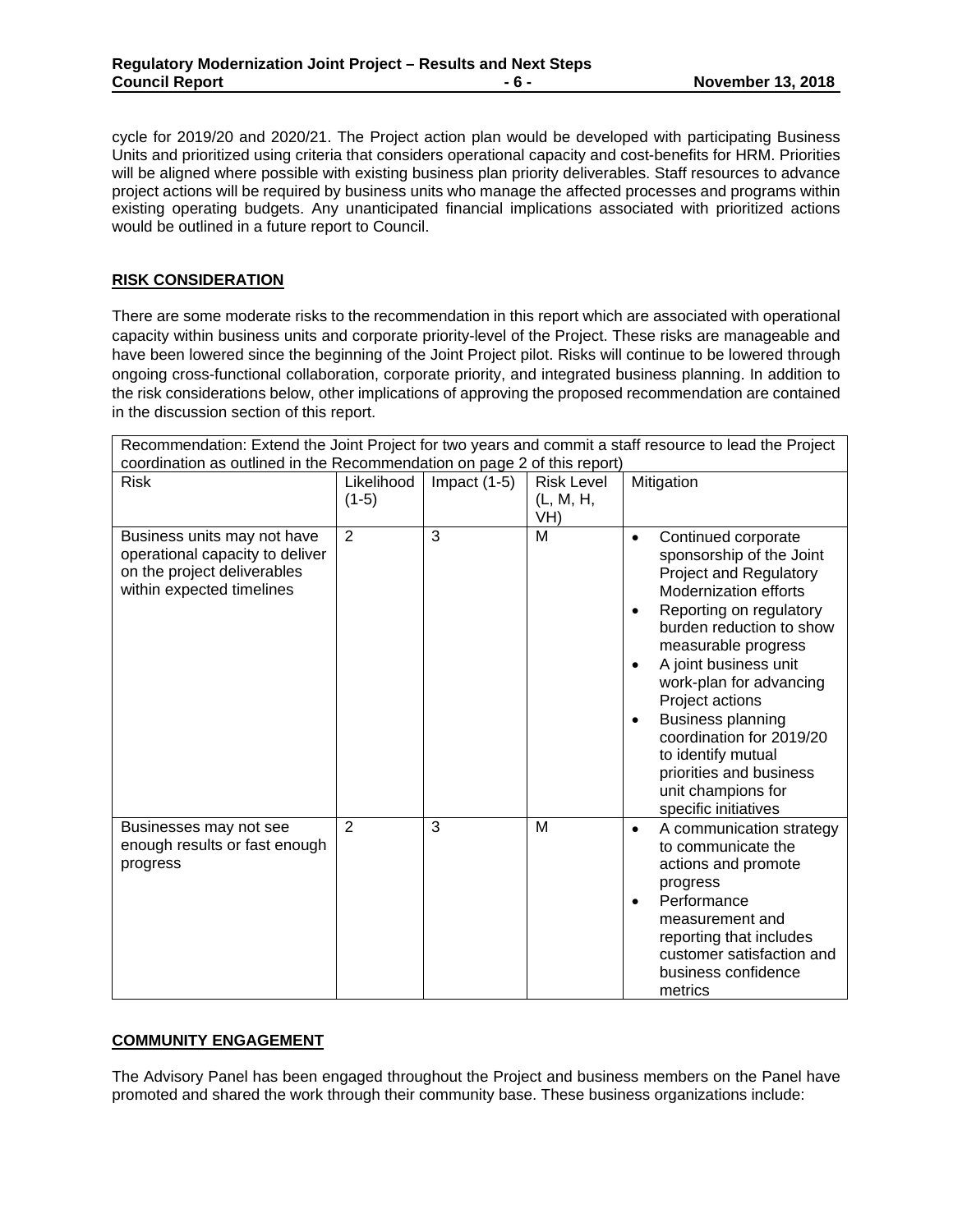- Canadian Federation of Independent Business
- Halifax Chamber of Commerce
- Halifax Partnership
- Restaurants Canada
- Spring Garden Road Business Association (representing all BID's)
- Urban Development Institute

Engagements have also taken place with the Sign Association of Canada in conjunction with local sign industry representatives and sidewalk café businesses through the annual engagement process with café owners. A "Reducing Red Tape" web-page on HRM's website communicates the action plan and status of deliverables to increase accountability and transparency. https://www.halifax.ca/business/doing-businesshalifax/reducing-red-tape . Social media has been used to draw attention to the webpage and promote the work. The next phase of the Project would use the same engagement tools with more emphasis on communication and promotion through social media and stakeholder networking. Engagement moving forward would also focus on gathering data for performance monitoring including customer satisfaction and business confidence indicators.

### **ENVIRONMENTAL IMPLICATIONS**

There are no environmental implications identified with the recommendation in this report.

### **ALTERNATIVES**

- Alternative 1: Regional Council could refuse to extend the Joint Project but continue to advance HRM's regulatory modernization and red-tape reduction efforts identified under the 2018/19 business plan and through the organizational performance excellence program.
- Alternative 2: Regional Council could make the decision to collaborate with the Province and/or the business community using a different partnership model

### **ATTACHMENTS**

Attachment 1 Regulatory Modernization Joint Project (Pilot) Summary of Progress and Project Milestones Status Attachment 2 Regulatory Impact Assessment – Stage 1 Screening Tool Attachment 3 Business Impact Assessment (BIA) – Regulatory Costing Tool

A copy of this report can be obtained online at halifax.ca or by contacting the Office of the Municipal Clerk at 902.490.4210.

\_\_\_\_\_\_\_\_\_\_\_\_\_\_\_\_\_\_\_\_\_\_\_\_\_\_\_\_\_\_\_\_\_\_\_\_\_\_\_\_\_\_\_\_\_\_\_\_\_\_\_\_\_\_\_\_\_\_\_\_\_\_\_\_\_\_\_\_\_\_\_\_\_\_\_\_\_

\_\_\_\_\_\_\_\_\_\_\_\_\_\_\_\_\_\_\_\_\_\_\_\_\_\_\_\_\_\_\_\_\_\_\_\_\_\_\_\_\_\_\_\_\_\_\_\_\_\_\_\_\_\_\_\_\_\_\_\_\_\_\_\_\_\_\_\_\_\_\_\_\_\_\_\_

Report Prepared by: Holly Richardson, Project Lead Regulatory Modernization 902.818.8430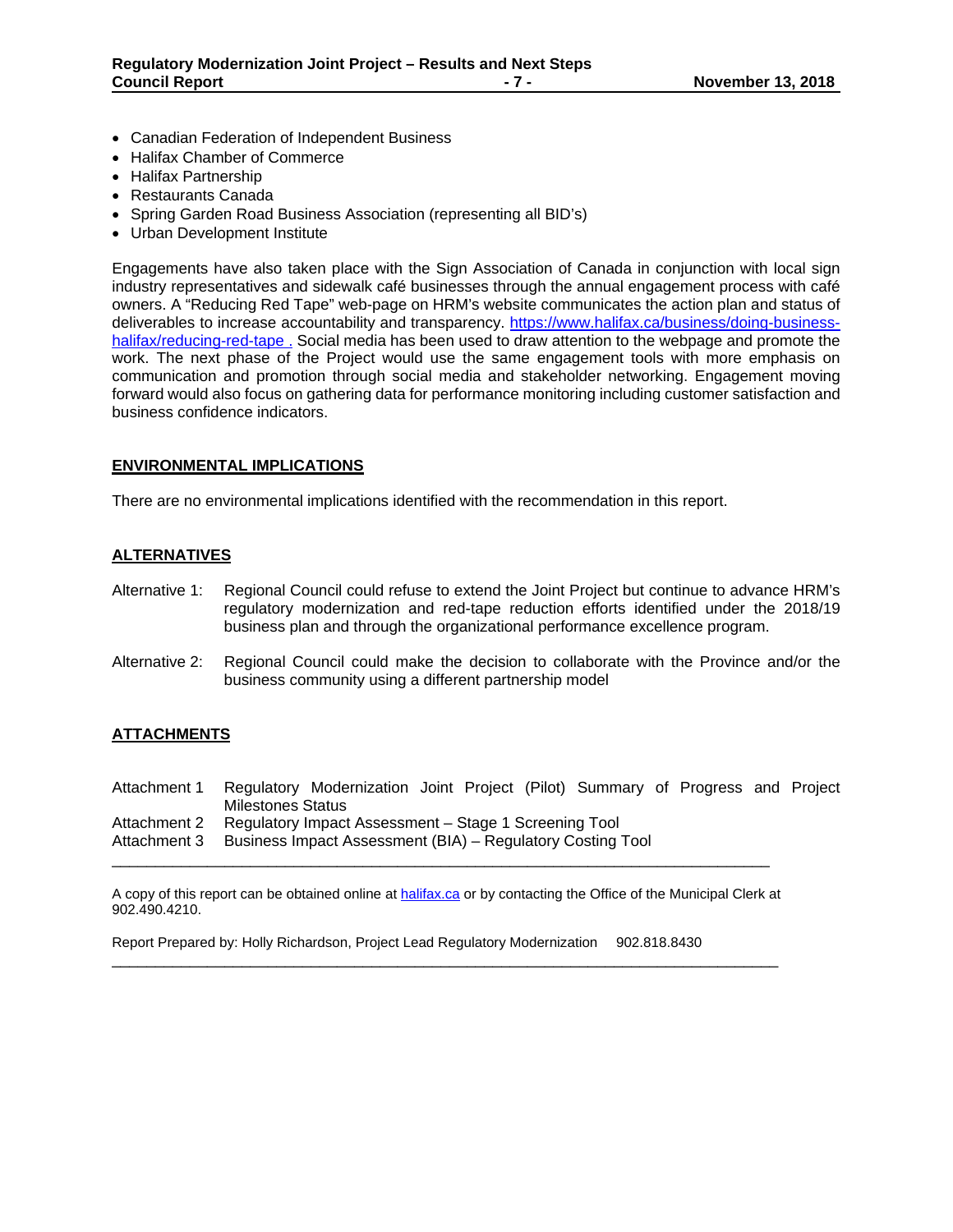# **Regulatory Modernization Joint Project (Pilot)**

# **Attachment 1**

### % COMPLETE

# 90%

### SUMMARY OF PROGRESS

-

As of October 10th the Project Work-Plan was 90% complete. For red tape reduction results visit: www.halifax.ca/business/doingbusiness-halifax/reducing-red-tape

HRM has completed 6 of 10 priority actions to reduce regulatory burden for business including:

1. Adoption of a Charter of Governing Principles for Regulation AO and implementation tools for assessing the impact and cost-tobusiness of proposed regulation

2. A more streamlined sidewalk cafe license application for cafe renewals, saving businesses time and cost

3. New communication materials and web-page to help businesses navigate requirements for sign regulation

4. Performance measurement reports on processing times for sign permits, and sidewalk cafe and sign licenses with regiular reporting at Halifax.ca

5. A review of methods to simplify the Streets and Services and Encroachment By-laws to enable an annual permit for sign companies to maintain signs in the HRM right-of-way

6. HRM has aligned customer service delivery with the Province's Business Navigator Service by providing a staff liasion to help streamline regulatory information for business customers

The following actions have not been completed but will be advanced through HRM's ongoing Regulatory Modernization work:

1. Proposed amendments to the Noise By-law to reduce red-tape for recurring special events seeking noise exemptions

2. Proposed amendments to the Temporary Sign By-law to reduce red-tape for sign companies by streamlining the iicence process

3. Flow charts outlining the application and approval process for five types of planning applications to help developers plan projects and HRM manage service delivery standards

4. A new customer service training session tailored to municipal inspectors and business customers

### PROJECT MILESTONES STATUS

| <b>Name</b>                                                               | <b>Start</b>    | <b>Finish</b>   | %<br><b>Complete</b> |
|---------------------------------------------------------------------------|-----------------|-----------------|----------------------|
| MOU signed                                                                | Mon<br>10/31/16 | Mon<br>10/31/16 | 100%                 |
| Project plan<br>approved                                                  | Thu<br>12/14/17 | Thu 12/14/17    | 100%                 |
| MOU for HRM/PNS<br>data sharing                                           | Mon<br>10/16/17 | Mon<br>10/16/17 | 100%                 |
| <b>Council Approves</b><br><b>Charter of Principles</b>                   | Tue 1/9/18      | Tue 1/9/18      | 100%                 |
| Sidewalk café<br>deliverable<br>complete                                  | Thu 3/1/18      | Thu 3/1/18      | 100%                 |
| Sign customer<br>service deliverable<br>complete                          | Tue 7/31/18     | Tue 7/31/18     | 100%                 |
| Temp Sign By-law<br>deliverable<br>complete                               | Tue 7/31/18     | Tue 7/31/18     | 65%                  |
| Annual sign permit<br>deliverable<br>complete                             | Fri 8/31/18     | Fri 8/31/18     | 100%                 |
| Noise Exemption<br>By-law deliverable<br>complete                         | Tue 7/31/18     | Tue 7/31/18     | 75%                  |
| Planning<br>Applications -<br>customer service<br>deliverable<br>complete | Mon<br>4/30/18  | Mon 4/30/18     | 90%                  |
| Inspections -<br>customer service<br>deliverable<br>complete              | Mon<br>4/30/18  | Mon 4/30/18     | 45%                  |
| <b>HRM CPED</b><br>presentation -<br>project awareness                    | Thu 1/18/18     | Thu 1/18/18     | 100%                 |
| Project results to<br><b>HRM Regional</b><br>Council                      | Tue 10/2/18     | Tue 10/2/18     | 90%                  |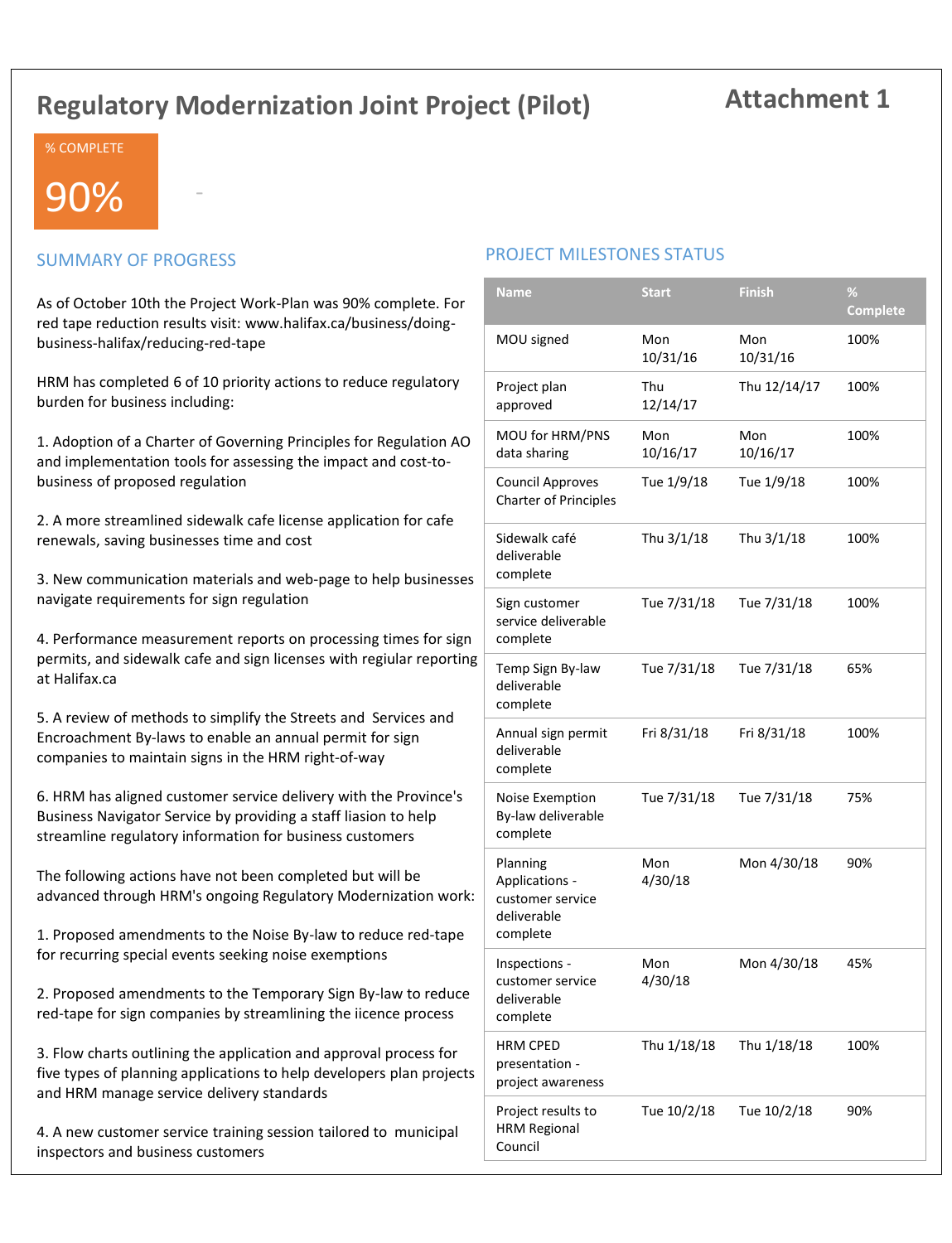# **Regulatory Impact Assessment - Stage 1 Screening Tool**

As part of it's regulatory modernization efforts the Municipality adopted Administrative Order 2017002- ADM Charter of Governing Principles for Regulation (Charter of Principles), to help ensure good regulatory performance.

The RIA stage 1 screening is best used at the early point of the policy development process. It does not replace the comprehensive analytical framework for comparing, selecting and developing policy instruments rather, it provides a consistent approach to implement the Charter of Governing Principles for Regulation to determine whether proposed regulation is likely the best option.

This Stage 1 Screening Tool will be used to assess all regulatory proposals that apply under AO 2017002- ADM including:

- Consideration and development of new by-law regulation
- Consideration and development of amendments to existing by-laws
- Implementation of by-law regulation

The AO does not apply to land use by-laws or by-laws imposing local improvement charges. All other "general application" by-laws apply.

### **Regulatory Impact Assessment - Stage 1 Screening PART 1: Regulation Overview**

**1. Title of the regulatory proposal** 

### **2. Origin and scope of the Regulatory Proposal (***Council initiated? New regulation, amendment?* **Etc.)**

### **3. Lead Business Unit and Support**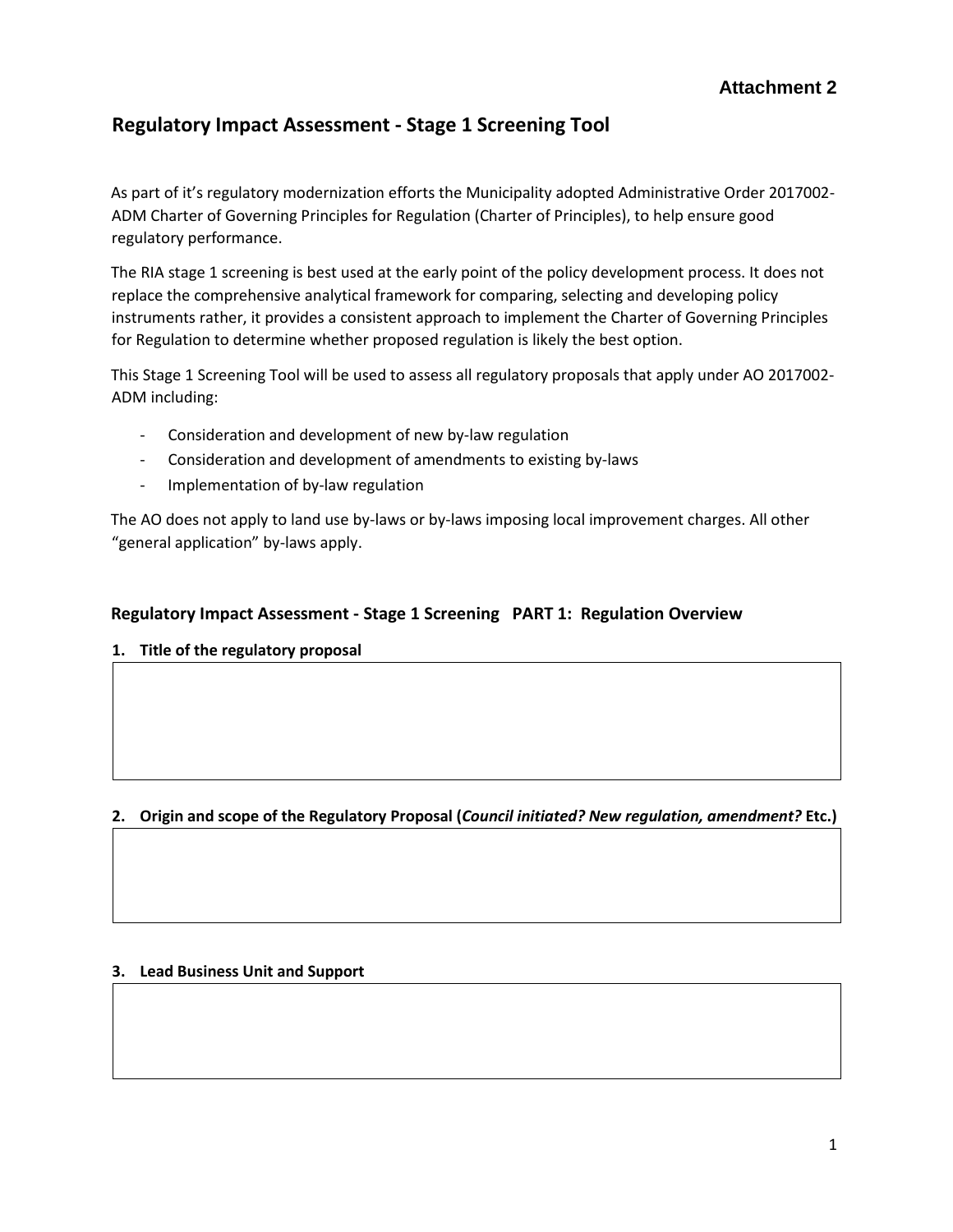### **PART 2: Regulatory Impact Checklist**

### **Step 1.0: Understanding the Problem and Regulatory Outcomes**

Principle #1: The policy objectives and the purpose of the regulation should be clear at the outset

Principle #2: Regulation should respond to an existing community need rather than a current event and be proportionate and targeted at the stated purpose

Principle #3 Success of a regulation should be measurable and its outcomes monitored.

| 1. Regulatory Intent and Scope                                                                                                               |     |                |     |
|----------------------------------------------------------------------------------------------------------------------------------------------|-----|----------------|-----|
|                                                                                                                                              | Yes | N <sub>0</sub> | N/A |
| 1.1 Has the problem that the regulation would address been clearly identified?<br>If the answer is no $-$ do not continue                    |     |                |     |
| 1.2 Is the proposed regulation related to a current policy objective?                                                                        |     |                |     |
| 1.3 Is there convincing evidence that the regulatory proposal is responding to a<br>regulatory need rather than reacting to a current event? |     |                |     |
| 1.4 Is the proposed regulation proportionate to the scale of the issue?                                                                      |     |                |     |
| 1.5 Would the proposed regulation have clear outcomes and impacts that could<br>be measured?                                                 |     |                |     |
| 1.6 Have affected stakeholders and groups been identified and considered for<br>consultation?                                                |     |                |     |

### **Step 2: Exploring the Alternatives and Costs**

Principle #4: Regulation should not impose undue costs and obligations on business, social enterprises, individuals and community groups unless a cost benefit analysis shows that the regulation is warranted.

Principle #5: Regulation should be easy to comply with and include administrative processes and customer service to achieve efficient and effective regulatory performance with the minimum impact.

| <b>Policy Options</b><br>1.0                                                                                                                                            |            |     |     |
|-------------------------------------------------------------------------------------------------------------------------------------------------------------------------|------------|-----|-----|
|                                                                                                                                                                         | <b>Yes</b> | No. | N/A |
| 1.1 Are there non-regulatory options like education or engagement, that<br>could effectively address the issue?                                                         |            |     |     |
| 1.2 Have the non-regulatory options been considered and assessed?                                                                                                       |            |     |     |
| 1.3 Would the non-regulatory options achieve the outcomes at lower cost<br>than regulation?                                                                             |            |     |     |
| 1.4 In stead of developing a new by-law, have opportunities to align with<br>existing regulation, or existing voluntary efforts or program delivery been<br>considered? |            |     |     |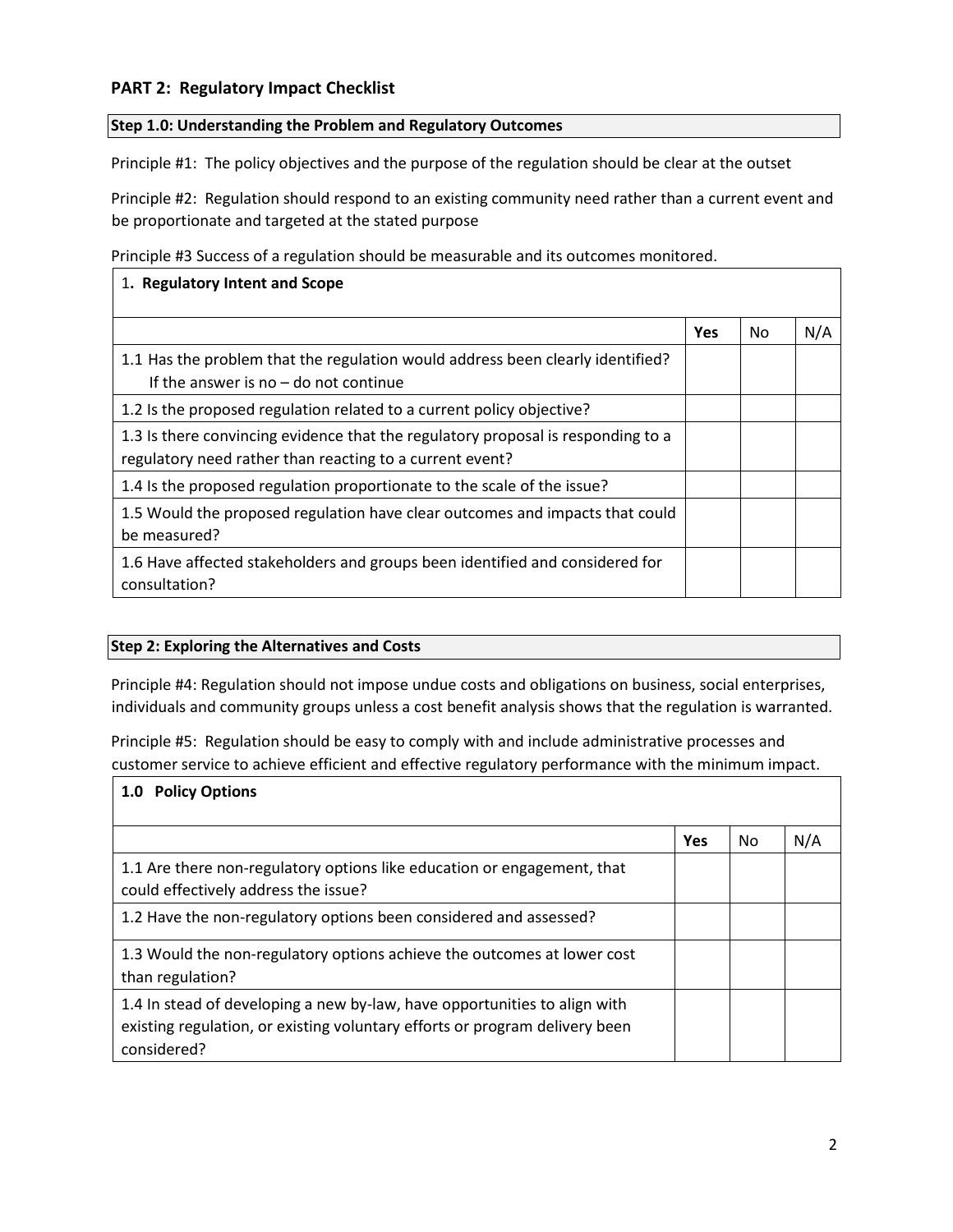| 1.5 Is there a likelihood that the regulation would result in any negative |  |  |
|----------------------------------------------------------------------------|--|--|
| environmental or community impacts?                                        |  |  |

| 2.0 Costs and Market Impact                                                                                                                           |            |     |     |
|-------------------------------------------------------------------------------------------------------------------------------------------------------|------------|-----|-----|
|                                                                                                                                                       | <b>Yes</b> | No. | N/A |
| 2.1 Could the regulation negatively impact business productivity by adding to<br>fixed costs?                                                         |            |     |     |
| 2.2 Would there be any new restrictions imposed on business that could<br>require an increased investment of time or money?                           |            |     |     |
| 2.3 If new restrictions are being imposed, has a business impact assessment<br>been conducted? If no, do not proceed until a BIA has been carried out |            |     |     |
| 2.4 Have the required administrative resources and costs to implement the<br>regulation been calculated?                                              |            |     |     |
| 2.5 Is there a likelihood of administrative costs increasing over time to<br>impose increased burden on the Municipality?                             |            |     |     |

| 3.0 Implementation, Compliance, and Service Standards                                                                         |            |     |     |  |
|-------------------------------------------------------------------------------------------------------------------------------|------------|-----|-----|--|
|                                                                                                                               | <b>Yes</b> | No. | N/A |  |
| 3.1 Is the regulation written to be understandable in everyday language to<br>help ease compliance for those being regulated? |            |     |     |  |
| 3.2 Will the implementation of the regulation include any of the following:                                                   | <b>Yes</b> | No. | N/A |  |
| reducing the length of processes or wait times for decisions by<br>coordinating services or reducing steps                    |            |     |     |  |
| eliminating duplication                                                                                                       |            |     |     |  |
| reducing the complexity of rules, forms or information                                                                        |            |     |     |  |
| increasing access to information                                                                                              |            |     |     |  |
| Improved customer service                                                                                                     |            |     |     |  |
| 3.3 Is there an intention to monitor the success of the regulation using<br>performance indicators?                           |            |     |     |  |

### **PART 3: Selecting the Course of Action**

Г

## **Step 1: Choosing Regulation or other Option**

Principle #6: Regulation should never be an instrument of first resort and should only be used when necessary and where there is clearly no better policy alternative.

| 3.0                                     |     |    |  |
|-----------------------------------------|-----|----|--|
|                                         | Yes | No |  |
| 3.1 Do the costs outweigh the benefits? |     |    |  |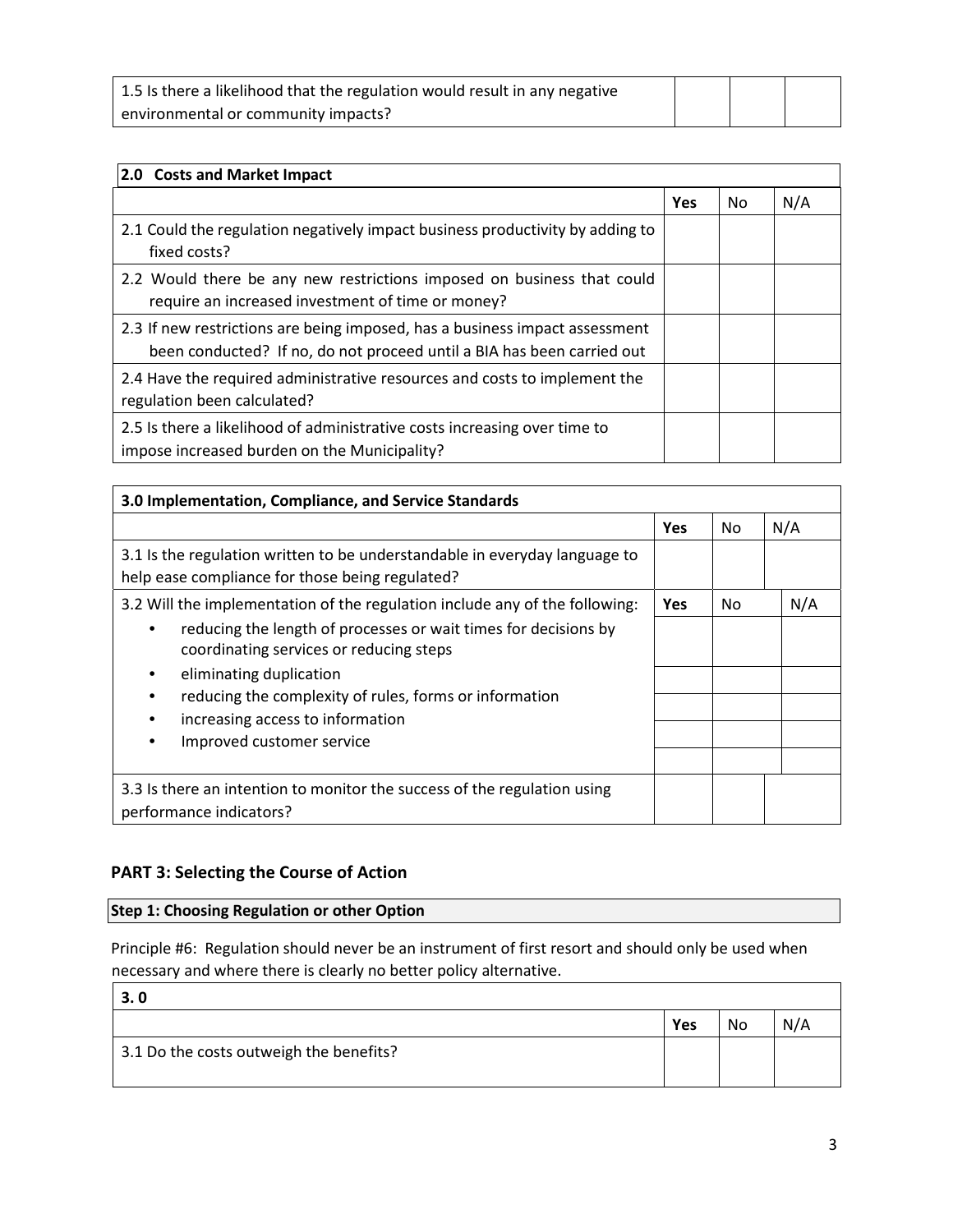| 3.2 Are you confident that regulation is the appropriate response and the<br>right tool to solve the problem? |  |  |
|---------------------------------------------------------------------------------------------------------------|--|--|
| 3.3 If regulation is not the right tool has an alternative been proposed?                                     |  |  |
| 3.3 Is municipal regulatory intervention needed?                                                              |  |  |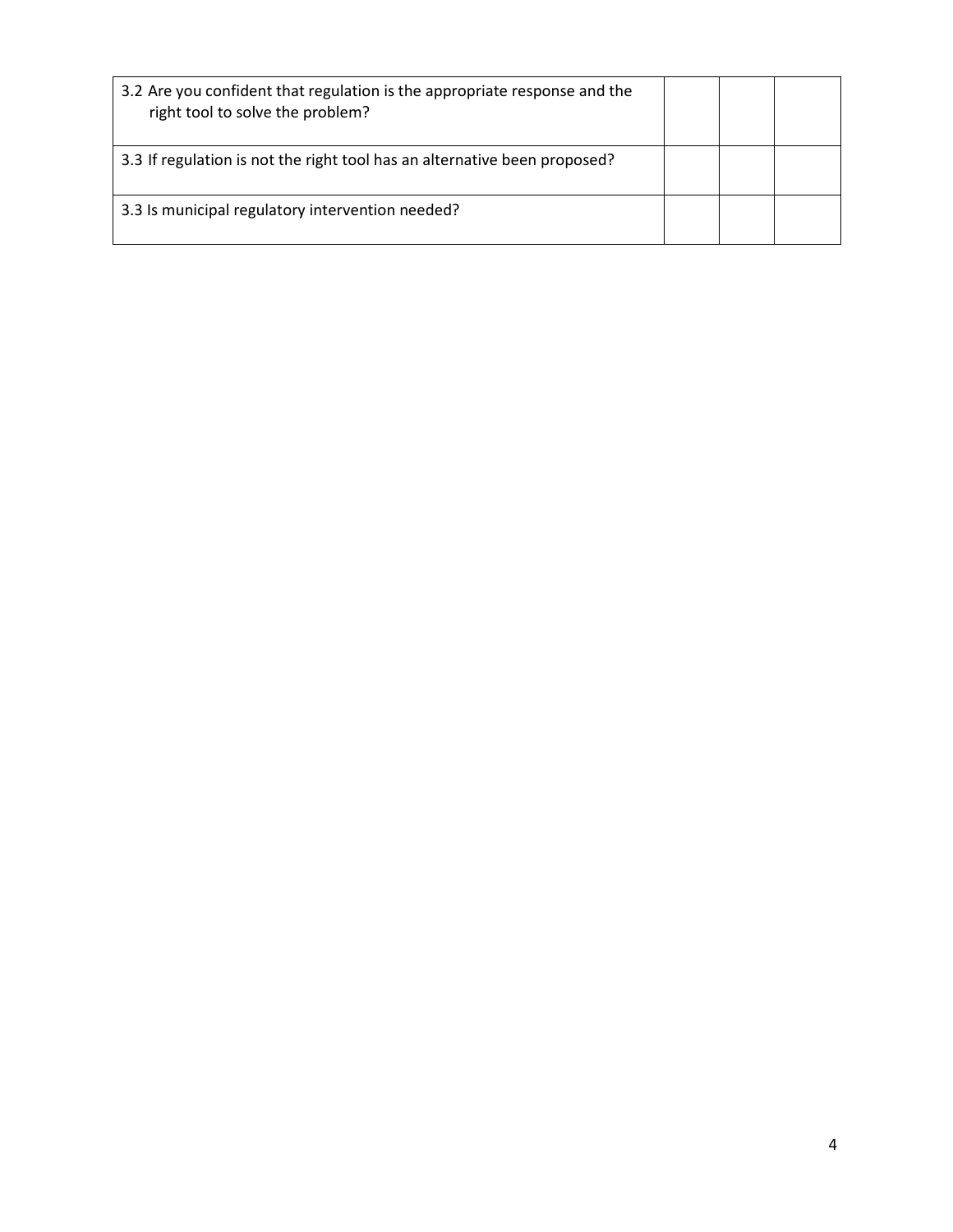# **Business Impact Assessment (BIA)– Regulatory Costing Tool**

After the initial Regulatory Impact Assessment (RIA) has been completed by the analyst (staff member), the BIA tool may be applied to determine costs to business firms (i.e.; non-budgetary). Originally developed for Finance Departments in the EU, the BIA methodology has been endorsed by the OECD for quantifying regulatory burden. The BIA used by HRM was developed by the Province of Nova Scotia and shared with the Municipality through the Joint Project for Regulatory Modernization.

The tool is used to estimate potential costs or savings to businesses of proposed regulation and provides an additional level of data to staff and Council when considering new regulation or amending existing bylaws.

It uses real time data from Statistics Canada for prevailing wage rates, industry classifications and types of firms. It provides an estimation of potential costs to firms, but relies on the skill and understanding of the user to input reliable information into the cost calculator.

### **Applying the BIA:**

As part of the RIA process staff research industry specific data and analyze policy objectives to ensure the problem is clearly defined and a range of regulatory and non-regulatory policy tools are considered. If the RIA determines that a proposed regulation and its implementation could require an increased investment of time or money by business, a BIA is conducted.

**BIA Step 1:** The analyst completes the first stage of the BIA analysis, by selecting all relevant industries expected to be impacted by the proposed regulation. Industries are classified as per Statistics Canada hierarchies.

**BIA Step 2:** Approximate one-time costs and/or savings expected to arise from the regulation and in some cases these are capital expenditures for the business. They may also include staff training or new space requirements.

**BIA Step 3:** Approximate ongoing costs and or savings expected to arise specifically from complying with the regulation. This step identifies ongoing costs, often additional labour hours through extra administrative work.

**BIA Step 4:** Approximate any direct fees or payments associated with the regulation payable to HRM.

After the BIA steps have been competed a "Cost to Business Summary Sheet" is produced. A sample summary is shown below.